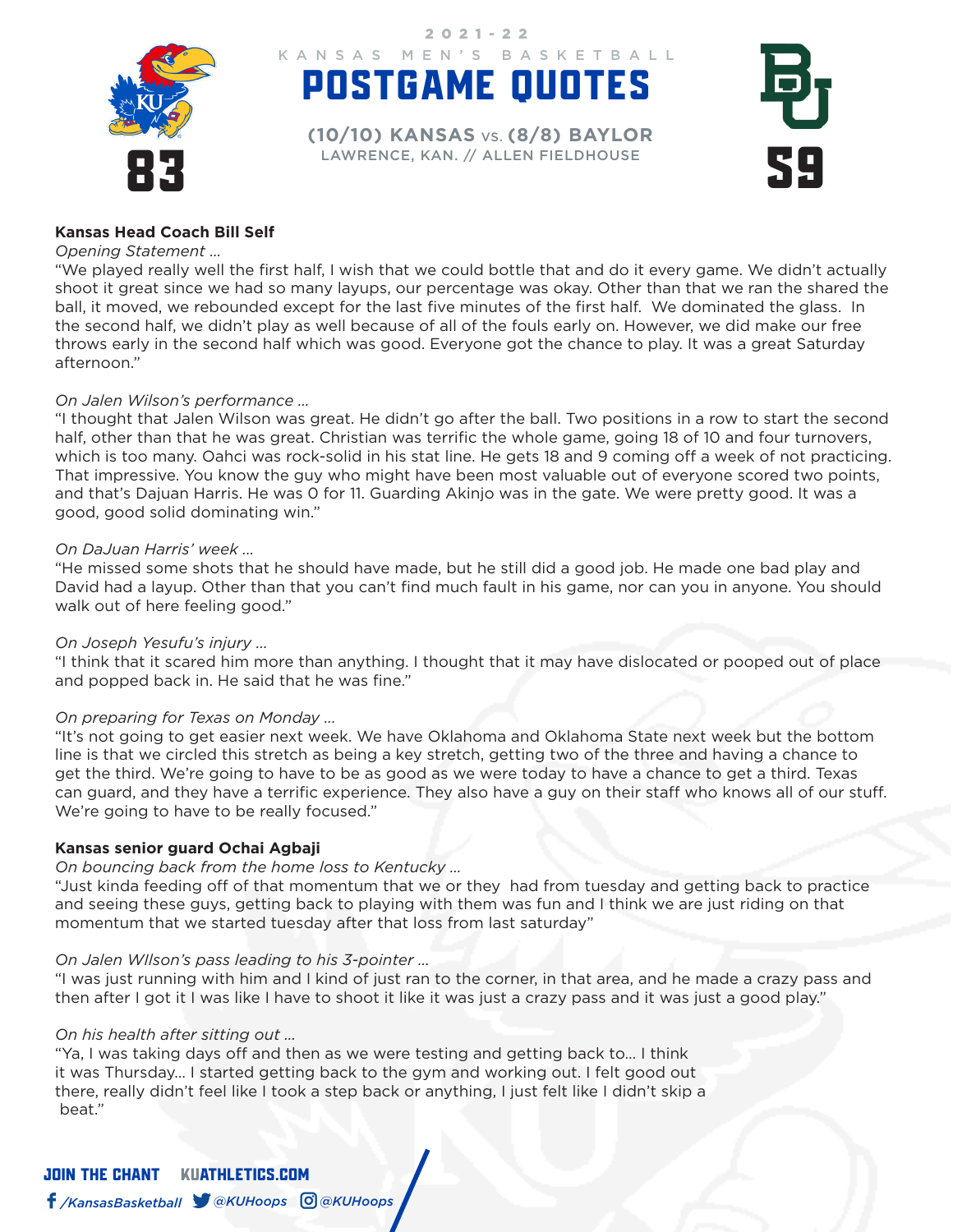

POSTGAME QUOTES KANSAS MEN'S BASKETBALL 2021-22

EXPRESSED DELLEN ENTERTAINMENCE, KAN. // ALLEN FIELDHOUSE **(10/10) KANSAS** VS. **(8/8) BAYLOR**



### **Kansas junior guard Christian Braun**

### *On how fun of a game it was …*

"It was a lot of fun you know like Och said you know like at home we took one pretty hard and we just had to bounce back. We did a really good job today coming out with more energy than we did last Saturday so it felt good."

### *On his mindset after the Kentucky loss …*

"I saw something today about we haven't lost a home, to home games back to back in a long time so we all kind of knew that and we don't lose at home often and we especially don't lose at home in conference and when that's kind of the recipe to win the conference title, so coming in we knew that we had to win this game. It was a big game for the conference race and so the energy kind of reflected that I would say."

### *On the team's defense …*

"I would say the same thing (as Ochai). I think that coming into the game we knew how important Akinjo was to their team and DaJuan and Joe did a great job just kinda cutting the head off and you know if you stop him and make him take tough shots, we're going to be hard to beat because we're solid on the back end so Dejaun and Joe deserve a lot of credit for the defense today."

### *On the mindset after Kentucky's defeat …*

"In front of our fans to loss like that, that's not something that we are used too and not something that we are gonna get used to here either and that like I said, on top of how important this game was for the conference race we knew there was no option to come in here and play really hard and all the guys knew that, all the coaches knew that, we wanted to get one back for the fans and that's what we did."

### **Kansas redshirt sophomore forward Jalen Wilson**

### *On his pass to Ochai Agbaji …*

"I realized that I was going to end up going out of bounds because the pass was too far but I knew he was trailing but I didn't know where he was, so I just trusted that he was gonna be there and he caught it and made the shot."

### *On rebounding …*

"I think that we first came into the game, that was our main focus, rebound. I kept telling the guys, CB even early on in the first half when we had that lead. I was just like keep rebounding because if we are limiting them to one shot, we can get out and transition."

### *On the team's defense …*

"Talking about the defense it was DaJuan (Harris) and Joe (Yesufu) I mean, they set the tone especially if you look at their one and two guards, they struggled today because of their pressure and activity on ball screens, either low hands or high hands and I mean deflections and just being at that pass and not letting them breathe. I mean DaJuan and Joe really separated themselves on defense today."

### **Baylor Head Coach Scott Drew**

## *Opening statement …*

Well that's not how we envisioned it today. At the end of it, I think first and foremost, blame starts with me. I didn't prepare our guys well enough. Obviously they came out and they killed us in transition; they killed us in second chance points and that's 30 points in the first half so we didn't give our half court defense a chance. Credit to Coach Self, credit to Kansas for coming out and playing faster and tougher and really